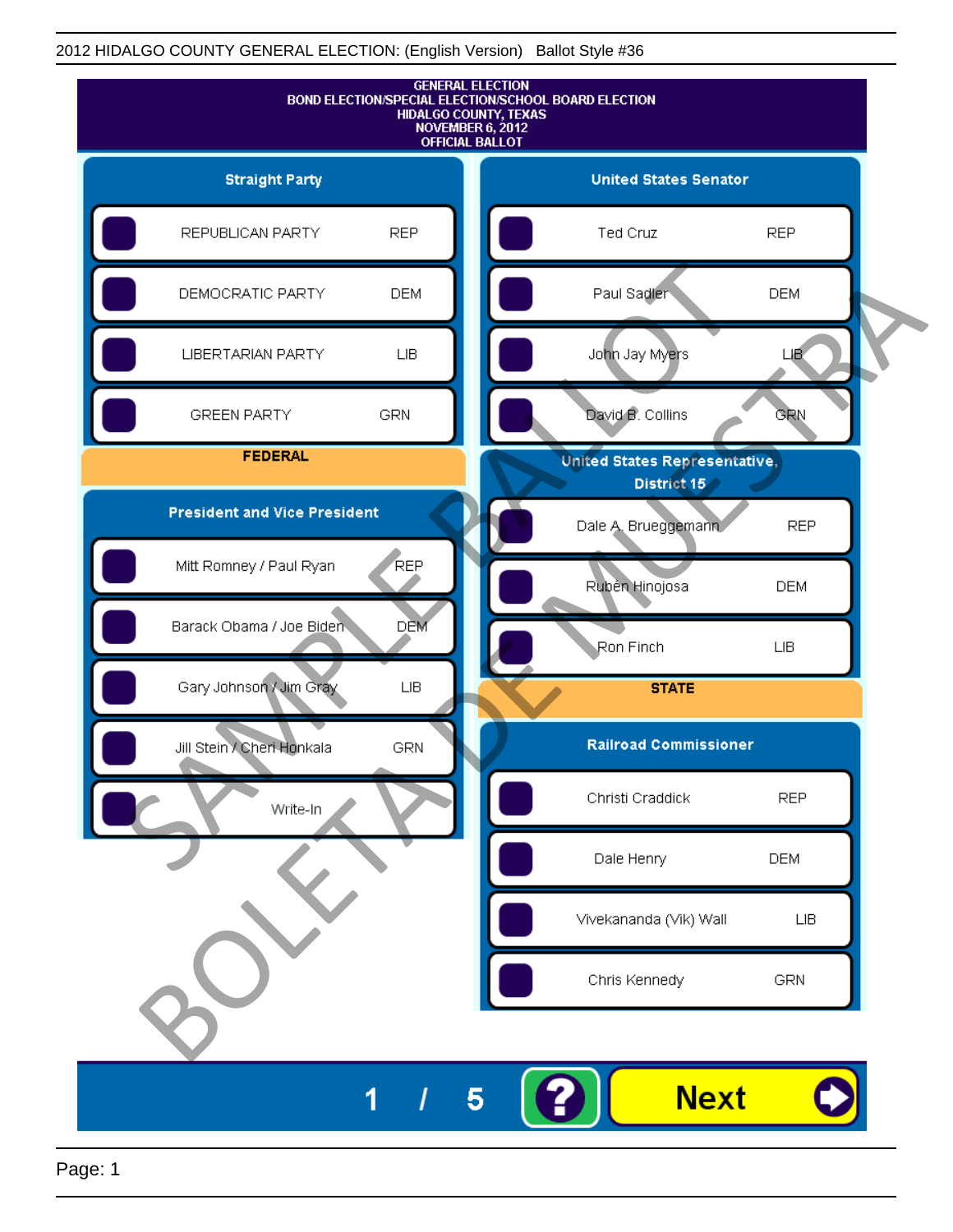

Page: 2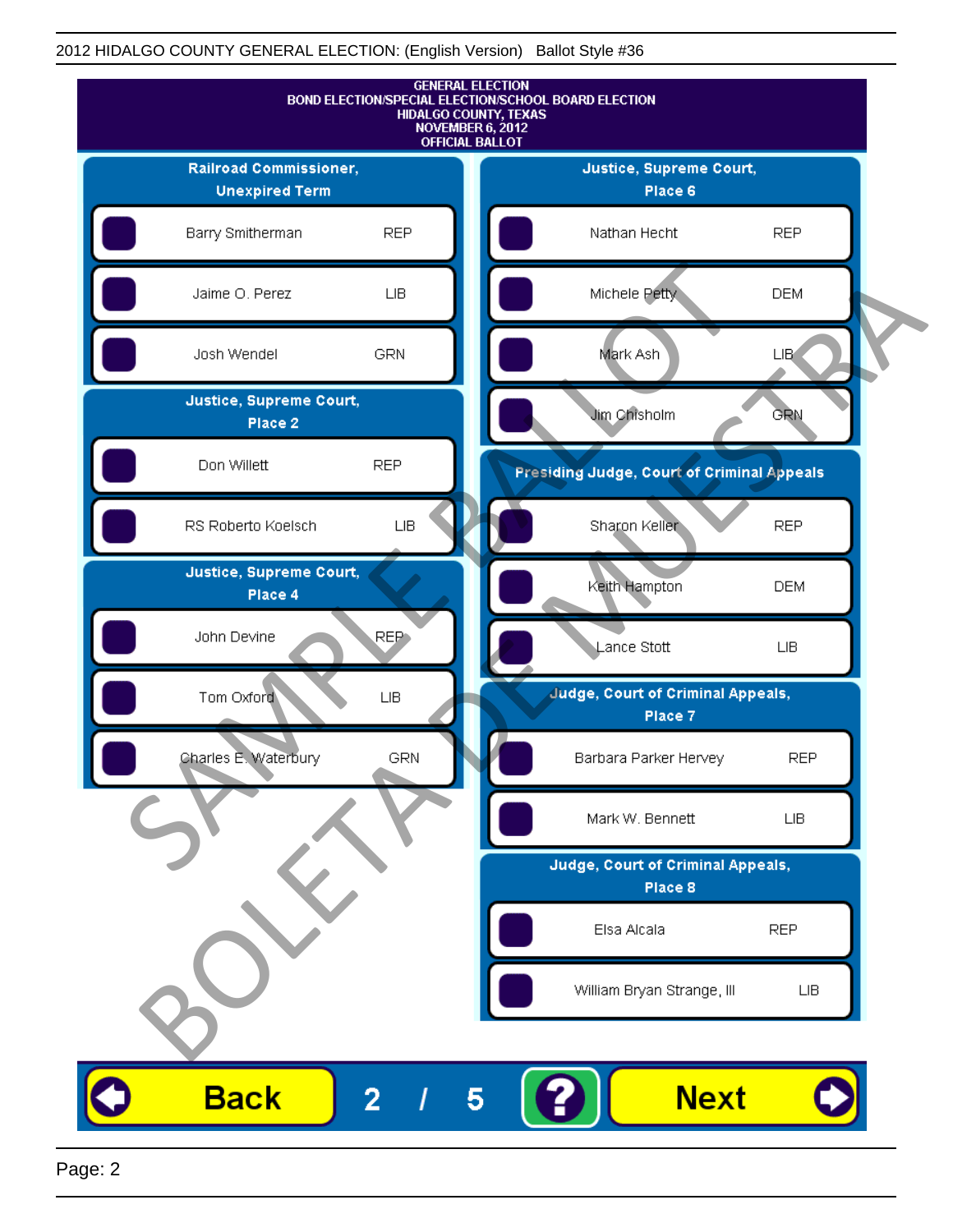

Page: 3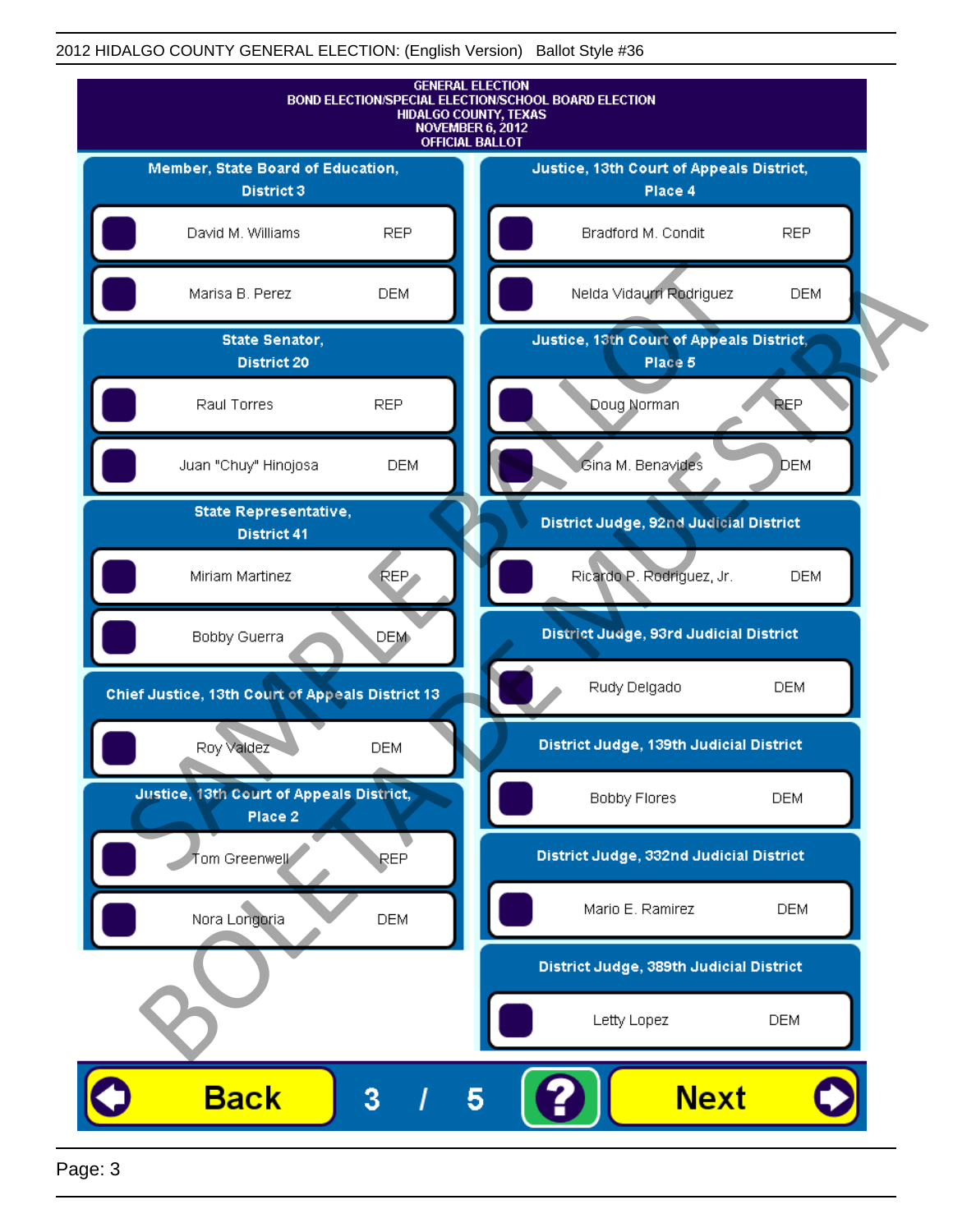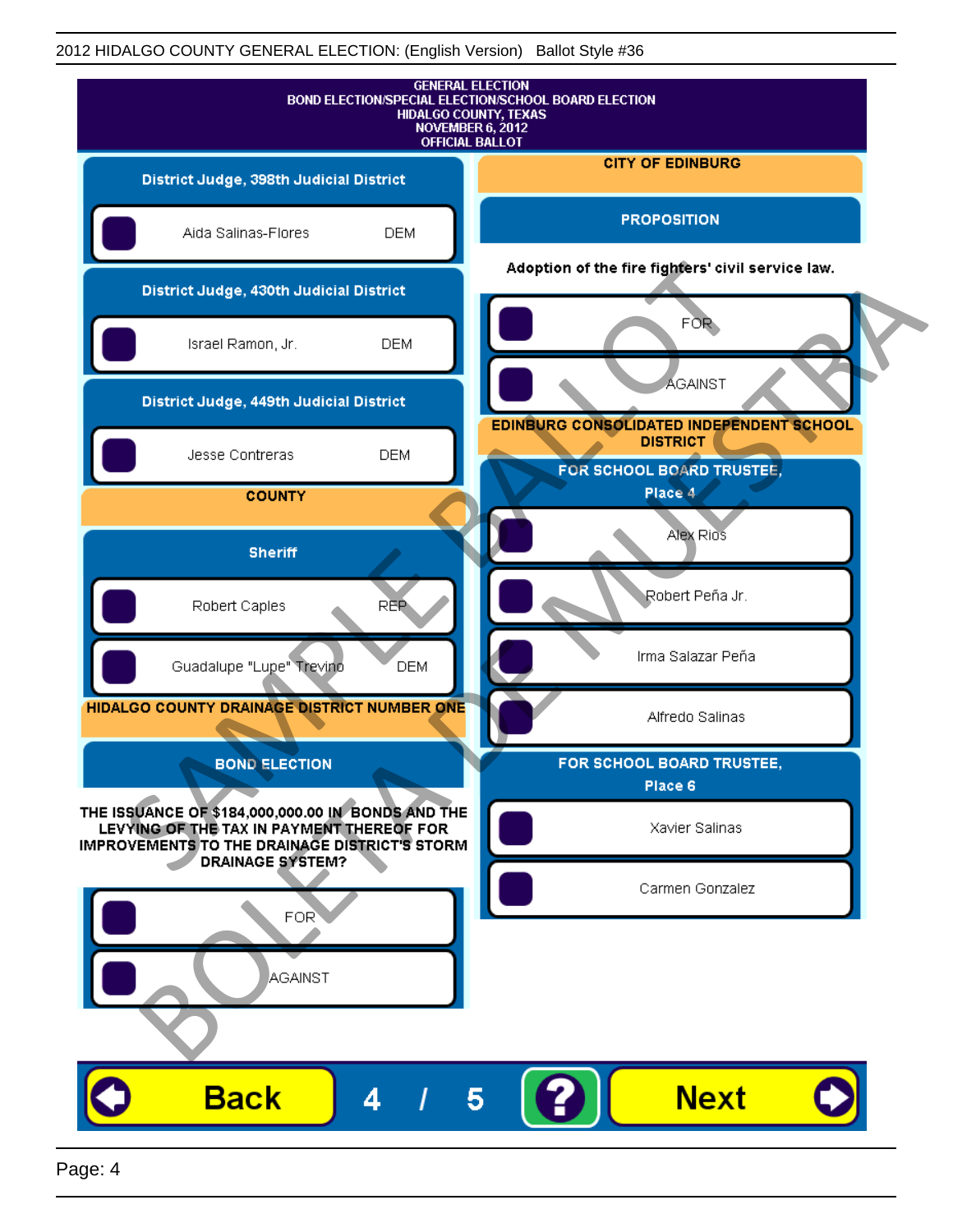v

| <b>GENERAL ELECTION</b><br>BOND ELECTION/SPECIAL ELECTION/SCHOOL BOARD ELECTION<br><b>HIDALGO COUNTY, TEXAS</b><br><b>NOVEMBER 6, 2012</b><br><b>OFFICIAL BALLOT</b> |  |
|----------------------------------------------------------------------------------------------------------------------------------------------------------------------|--|
| FOR SCHOOL BOARD TRUSTEE,<br>Place 7                                                                                                                                 |  |
| Jaime Solis                                                                                                                                                          |  |
| Ciro Trevino                                                                                                                                                         |  |
| UNOPPOSED CANDIDATES DECLARED ELECTED                                                                                                                                |  |
| Judge, County Court at Law No. 7<br>Sergio Valdez (DEM)                                                                                                              |  |
| County Tax Assessor-Collector<br>Pablo "Paul" Villarreal, Jr. (DEM)                                                                                                  |  |
| County Commissioner, Precinct No. 1<br>A.C. Cuellar Jr. (DEM)                                                                                                        |  |
| County Commissioner, Precinct No. 3<br>Joe M. Flores (DEM)                                                                                                           |  |
| Justice of the Peace, Precinct No. 1 Place 1<br>Gilberto Saenz (DEM)                                                                                                 |  |
| Justice of the Peace, Precinct No. 2 Place 1<br>Robert M. "Bobby" Contreras (DEM)                                                                                    |  |
| Justice of the Peace, Precinct No. 3 Place 1<br>Luis J. Garza (DEM)                                                                                                  |  |
| Justice of the Peace Precinct, No. 4 Place 1<br>Charlie Espinoza (DEM)                                                                                               |  |
| Constable, Precinct No. 1<br>Celestino Avila Jr. (DEM)                                                                                                               |  |
| <b>Constable, Precinct No. 2</b><br>Martin "Marty" Cantú (DEM)                                                                                                       |  |
| Constable, Precinct No. 3<br>Lazaro "Larry" Gallardo Jr. (DEM)                                                                                                       |  |
| Constable, Precinct No. 4<br>J.E. "Eddie" Guerra (DEM)                                                                                                               |  |
|                                                                                                                                                                      |  |
|                                                                                                                                                                      |  |
| <b>Review</b><br><b>Back</b><br>5<br>5                                                                                                                               |  |

V J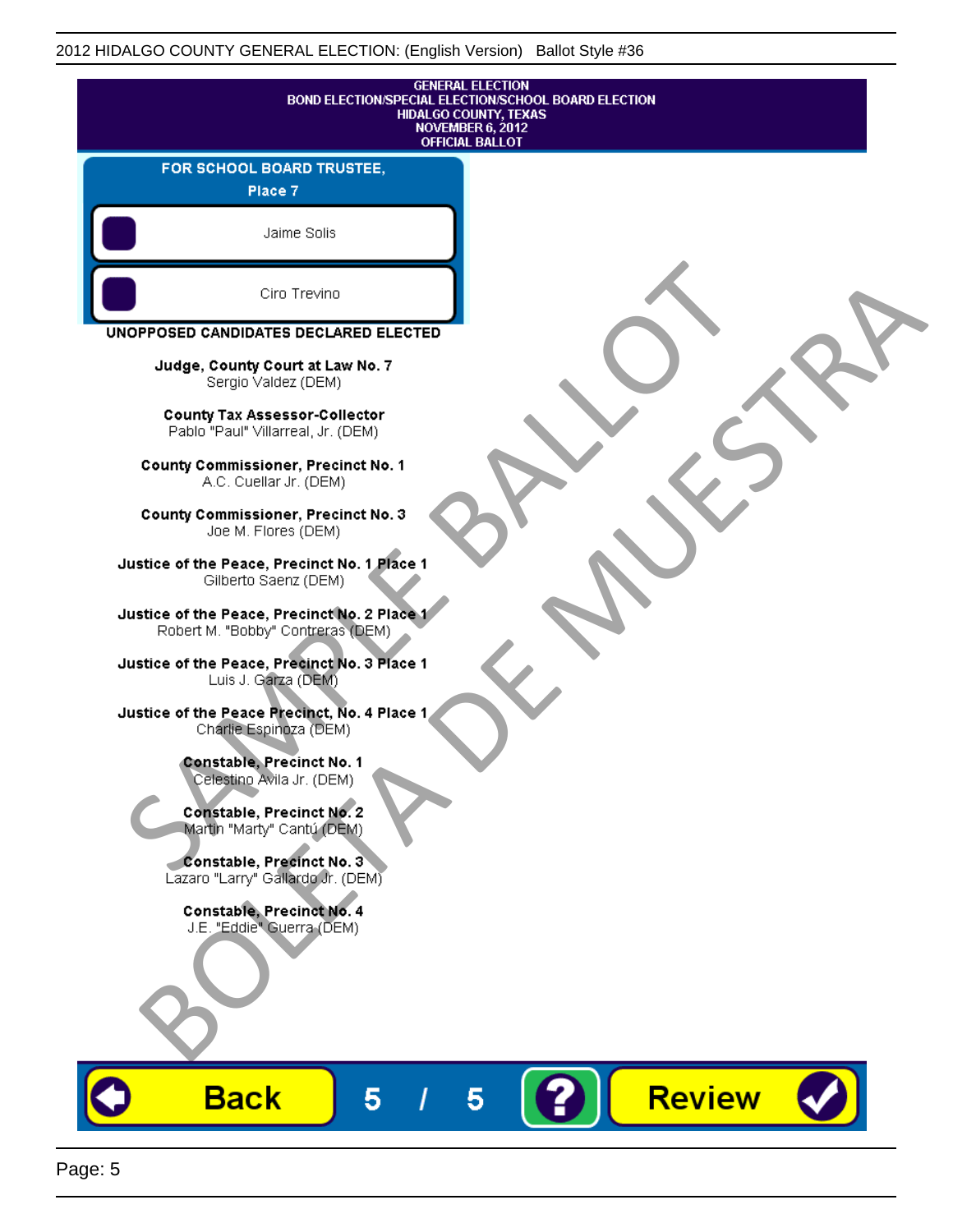# **Summary Ballot Instructions**

Press the candidate name or contest title to return to a contest.

Vote button will light up when

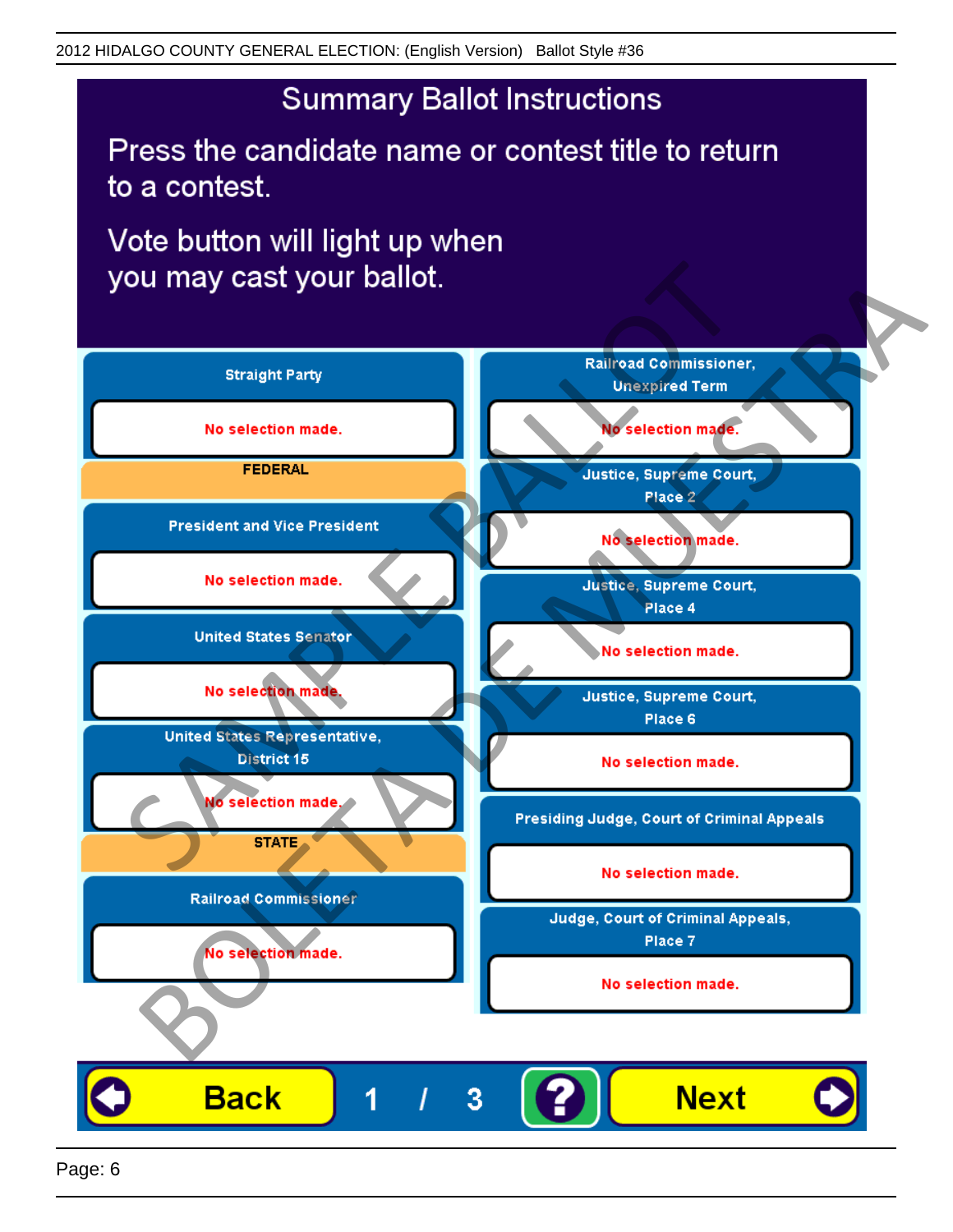## **Summary Ballot Instructions**

Press the candidate name or contest title to return to a contest.

Vote button will light up when